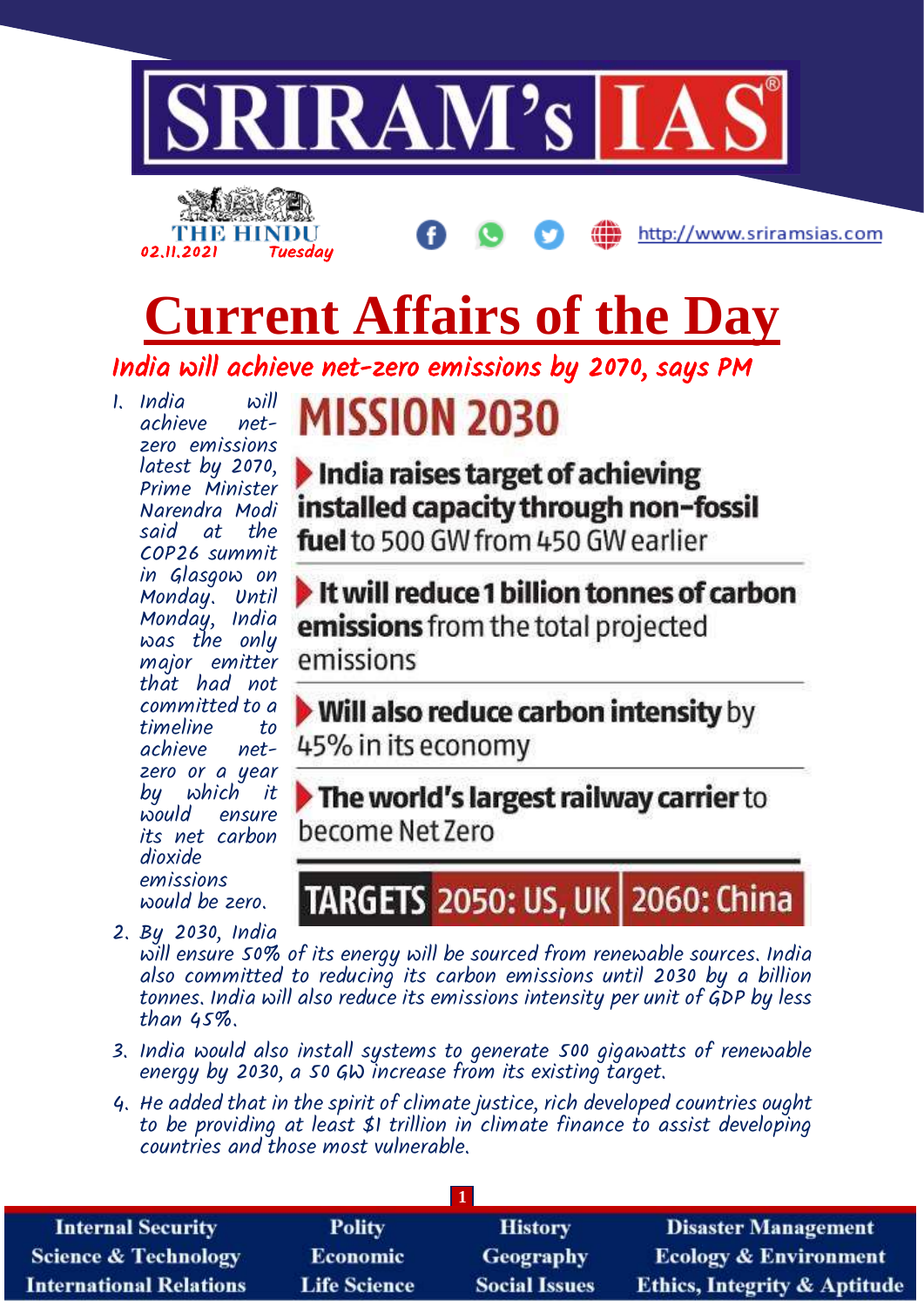



http://www.sriramsias.com

### Common but Differentiated Responsibilities and Respective Capabilities (CBDR-RC)

- 1. India always asserted that Principles of Equity and Common but Differentiated Responsibilities and<br>Respective Capabilities Capabilities (CBDR-RC) and, recognition of the very different national circumstances of countries be respected.
- 2. Taking on net-zero targets requires a sharp shift to clean energy sources that several experts have opined, will impose a steep cost.
- 3. Mr Modi said there had not been as much focus on developing nations.
- 4. Mr Modi said sustainable modes of living being practised in certain traditional communities ought to be made part of school curricula and the lessons from India's efforts at adaptation in programmes such as Jal Jeevan mission, Swach Bharat mission and mission ujwala ought to be popularized globally.



climate adaptation as mitigation and that is an injustice against

#### India is the world's fourth biggest emitter of carbon dioxide

Total and per capita emissions of CO2 per year



| <b>Polity</b>       | <b>History</b>       | <b>Disaster Management</b>              |  |
|---------------------|----------------------|-----------------------------------------|--|
| <b>Economic</b>     | Geography            | <b>Ecology &amp; Environment</b>        |  |
| <b>Life Science</b> | <b>Social Issues</b> | <b>Ethics, Integrity &amp; Aptitude</b> |  |
|                     |                      |                                         |  |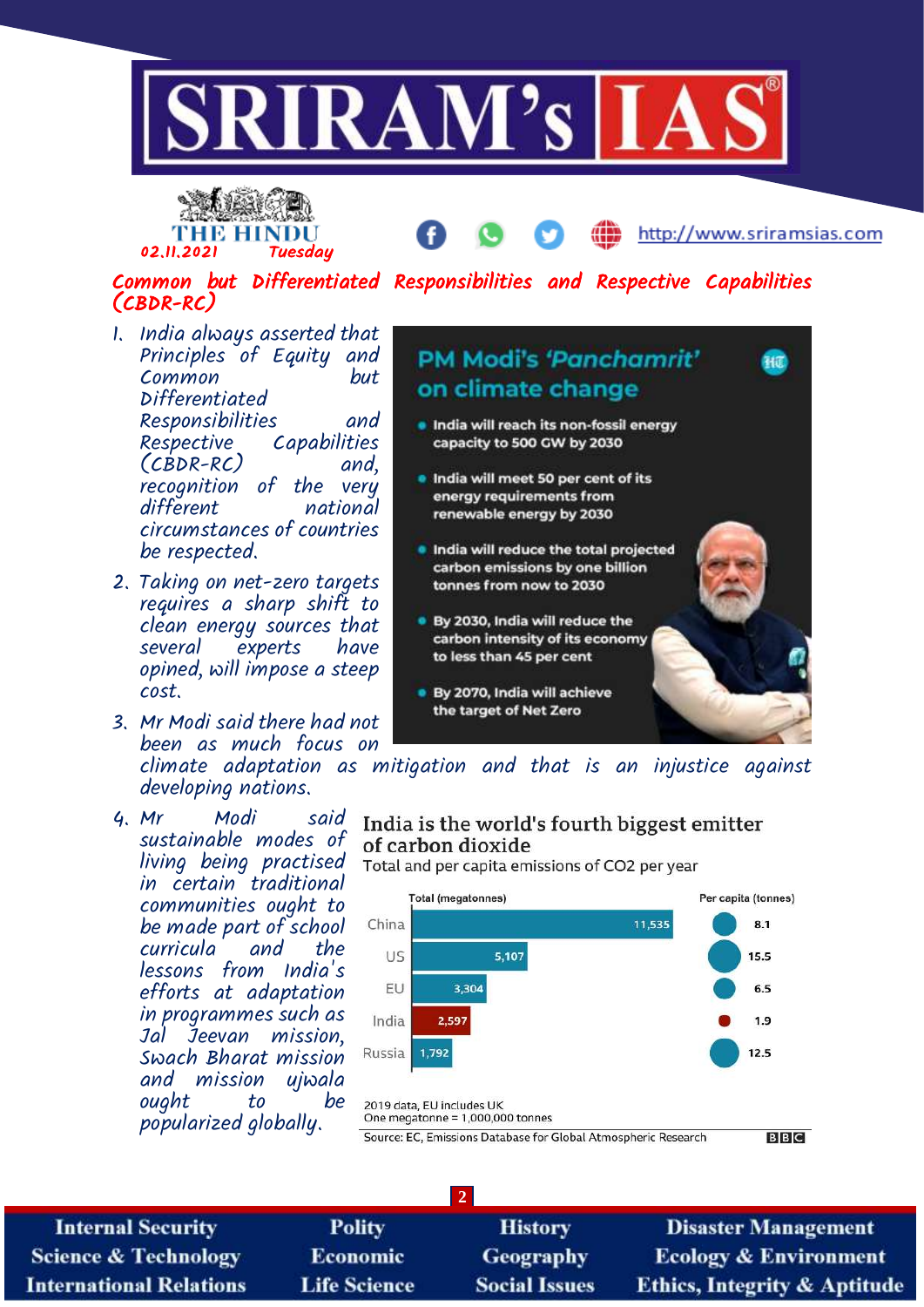

Cannot impose a blanket ban on all firecrackers, says SC

02.11.2021 Tuesday

THE HINDU

- 1. The Supreme Court said a blanket ban on firecrackers may not be possible, but measures ought to be in place to prevent the use of toxic chemicals in firecrackers.
- 2. This is the second time in the past few days that the court had accepted the improbability of imposing a total ban on firecrackers. On October 29, the court had made it clear that there was no total ban on the use of firecrackers.
- 3. Only those firecrackers are banned which are found to be injurious to health and affecting the health of citizens," the court had noted in the order.
- 4. The firecracker industry had moved the top court after the Calcutta High Court "prohibited the sale, purchase, use, display or bursting of firecrackers of any type at all during the upcoming Kali Puja, Diwali celebration as well as the following Chatt Puja, Jagadhatri Puja, Guru Nanak's Birthday and/or Christmas/New Year's Eve this year in the State of West Bengal".



**Internal Security Science & Technology International Relations** 

**Polity Economic Life Science** 

**History** Geography **Social Issues** 

**3**

**Disaster Management Ecology & Environment Ethics, Integrity & Aptitude** 

http://www.sriramsias.com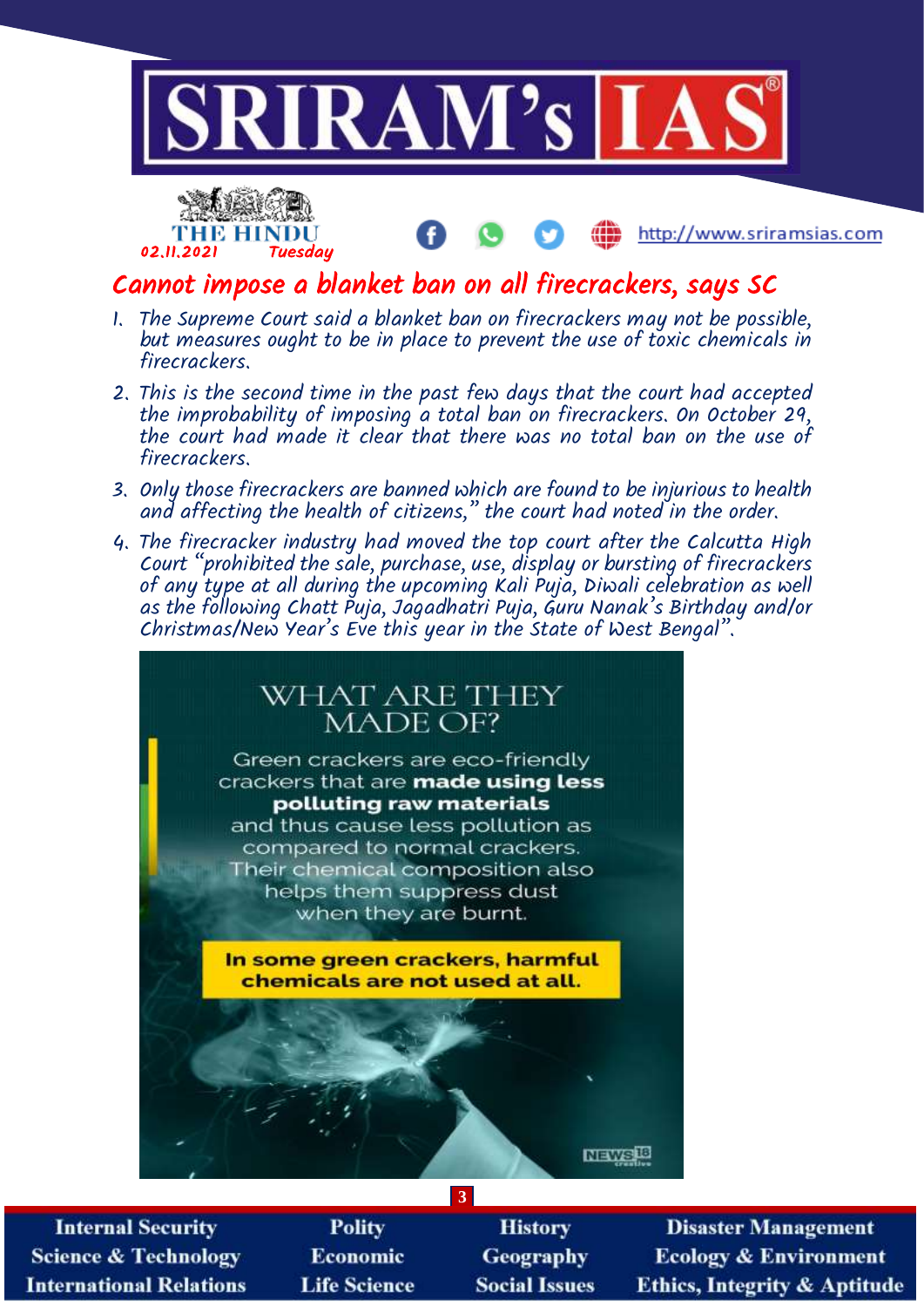

**Internal Security Science & Technology International Relations** 

**Polity** Economic **Life Science** 

**History Geography Social Issues** 

**Disaster Management Ecology & Environment Ethics, Integrity & Aptitude**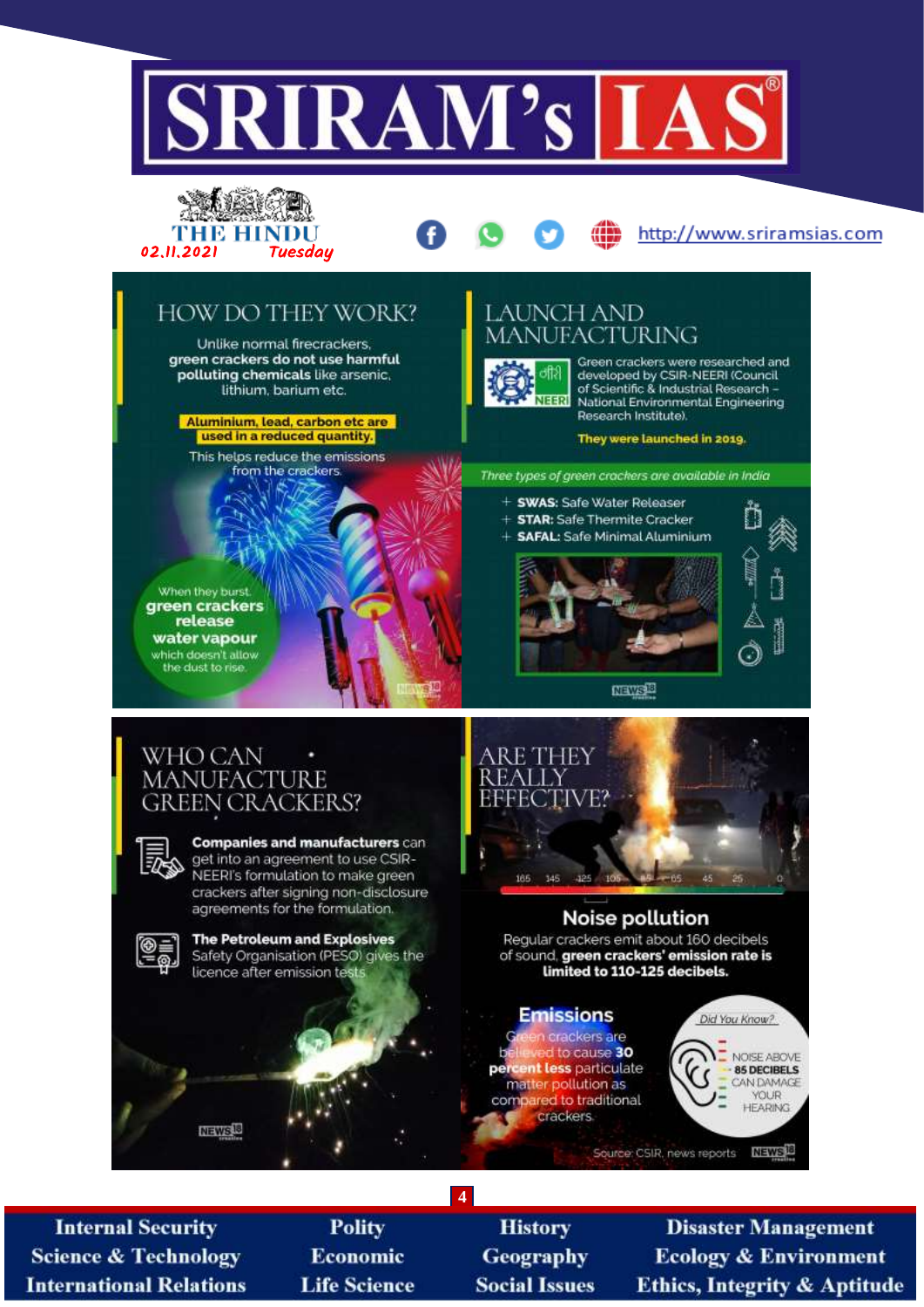



http://www.sriramsias.com

## Sign off on Paris Rulebook, says BASIC

1. On the opening day of the 26th United **Nations** Conference of Parties (COP), Environment Minister Bhupender Yadav



delivered a statement on behalf of the BASIC group of countries — Brazil, South Africa, India and China — at the U.N. Climate Change Conference underway in Glasgow

- 2. These major developing economies are significant polluters but bear diminished responsibility for the carbon dioxide that has been pumped into the atmosphere since 1850 and also have low per capita emissions because of their significant populations.
- 3. These countries have therefore for many years sought to rebuff pressure from developed countries to take on firmer emission reductions. The key demand of the BASIC was that the Paris Agreement Rulebook be concluded at COP26.
- 4. While the Paris Agreement laid out the framework for international action, the Rulebook will set this Agreement in motion by laying out the tools and processes to enable it to be implemented fairly and properly.
- 5. In doing so, full effect must be given to the implementation of the principles of Equity and Common but Differentiated Responsibilities and Respective Capabilities (CBDR-RC) and, recognition of the very different national circumstances of Parties.
- 6. India reiterated BASIC demands that COP26 must aim for higher global ambition on climate finance and adaptation as well, along with recognition of the Parties' differing historical responsibilities and the developmental challenges faced by developing countries, compounded by the pandemic.

The latest available science makes it clear that all Parties need to immediately contribute their fair share and achieving this would require developed countries to rapidly reduce their emissions and dramatically scale up their financial support to developing countries.

| <b>Internal Security</b>        | <b>Polity</b>       | <b>History</b>       | <b>Disaster Management</b>              |
|---------------------------------|---------------------|----------------------|-----------------------------------------|
| <b>Science &amp; Technology</b> | <b>Economic</b>     | <b>Geography</b>     | <b>Ecology &amp; Environment</b>        |
| <b>International Relations</b>  | <b>Life Science</b> | <b>Social Issues</b> | <b>Ethics, Integrity &amp; Aptitude</b> |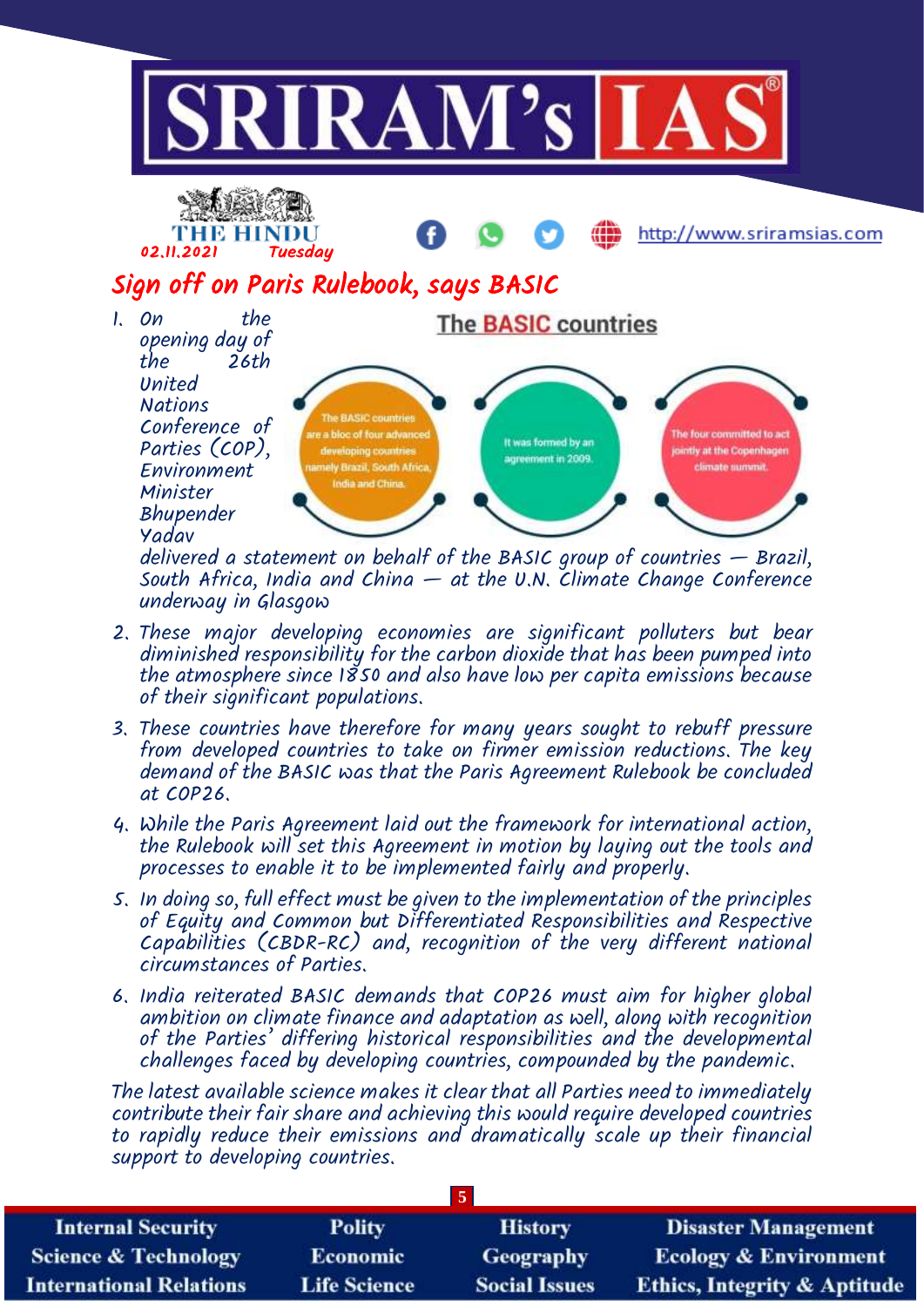



http://www.sriramsias.com

## Rescue guide launched for Ganges river dolphin

1. The Jal Shakti Ministry on Monday released a guide for the safe rescue and release of stranded Ganges river dolphins. The document has been prepared by the Turtle Survival Alliance and the Environment, Forest and Climate Change Department (EFCCD) of<br>the Uttar Pradesh Uttar Pradesh Government.



- 2. The manual is endorsed by the IUCN Cetacean Specialist Group. Best practices on crowd control, dolphin capture from canals and handling, transfer, transport and release are part of the guide.
- 3. The guide was also simultaneously released via local fishermen at the Ghaghra River, a prime habitat where most of the rescued dolphins were released in the past few years.

#### The Ganges river dolphin: The national aquatic animal of India

- 1. The Ganges river dolphin is the national aquatic animal of India and is listed as 'endangered' under the IUCN Red List Assessments, Schedule I of the Indian Wildlife (Protection) Act (1972), Appendix I of the Convention on International Trade in Endangered Species of Wild Fauna and Flora (CITES).
- 2. The species, whose global population is estimated at 4,000, is mostly found in the Indian subcontinent. The dolphins often accidentally enter canals in northern India and are unable to swim up against the gradient. They are also vulnerable to harm by people.
- 3. Found throughout the Ganges-Brahmaputra-Meghna and Karnaphuli-Sangu river systems of Nepal, India and Bangladesh, the Ganges river dolphin [Platanista gangetica gangetica] is a global priority and is also an indicator of healthy aquatic systems.
- 4. Dolphins are one of the oldest creatures in the world along with some species of turtles, crocodiles and sharks. The Ganges river dolphin was officially discovered in 1801.

| Lб                              |                     |                      |                                         |
|---------------------------------|---------------------|----------------------|-----------------------------------------|
| <b>Internal Security</b>        | <b>Polity</b>       | <b>History</b>       | <b>Disaster Management</b>              |
| <b>Science &amp; Technology</b> | <b>Economic</b>     | Geography            | <b>Ecology &amp; Environment</b>        |
| <b>International Relations</b>  | <b>Life Science</b> | <b>Social Issues</b> | <b>Ethics, Integrity &amp; Aptitude</b> |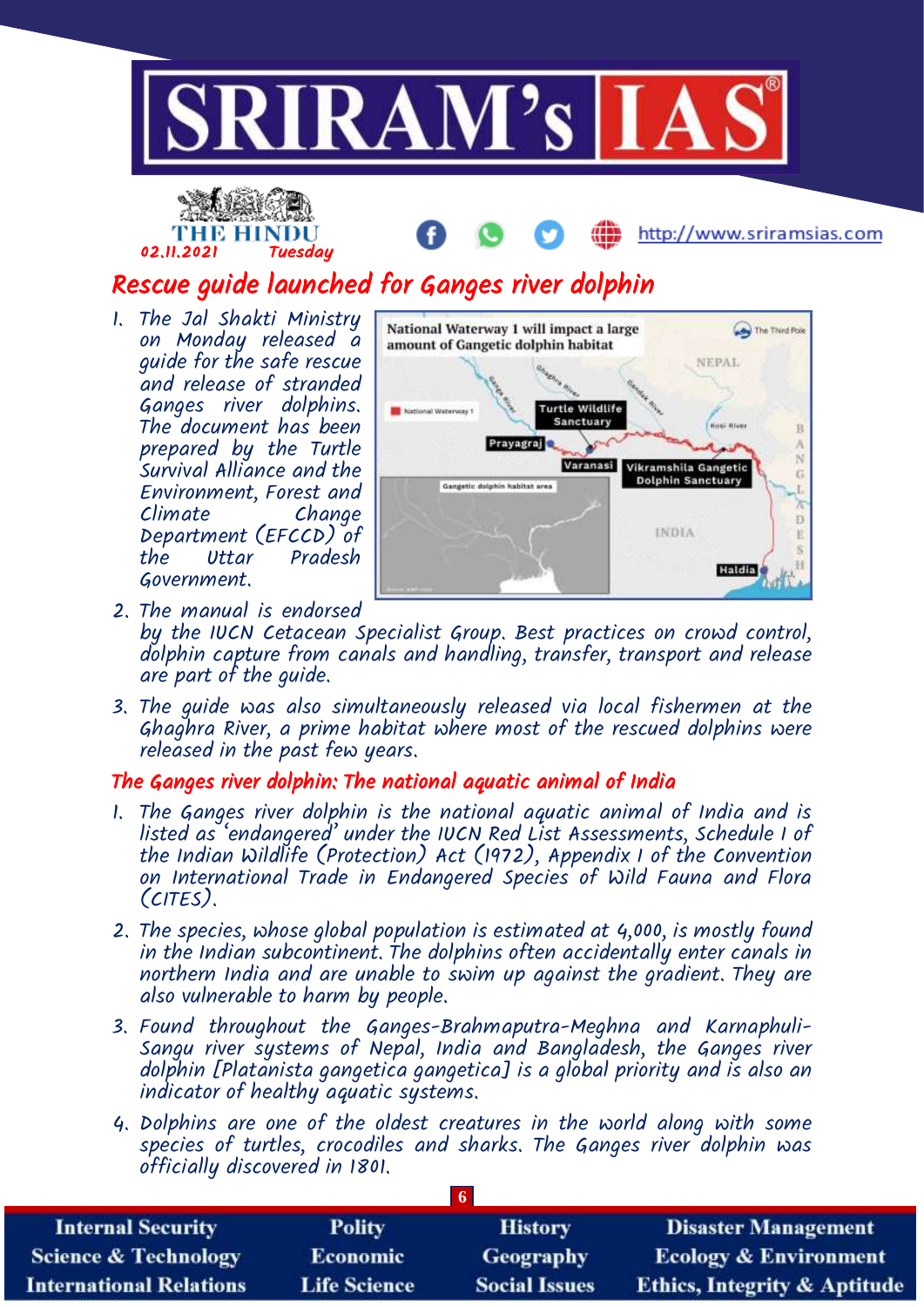





- 5. Ganges river dolphins once lived in the Ganges-Brahmaputra-Meghna and Karnaphuli-Sangu river systems of Nepal, India, and Bangladesh. But the species is extinct from most of its early distribution ranges.
- 6. The Ganges river dolphin can only live in freshwater and is essentially blind. They hunt by emitting ultrasonic sounds, which bounces off of fish and other prey, enabling them to "see" an image in their mind. They are frequently found alone or in small groups, and generally a mother and calf travel together.
- 7. Calves are chocolate brown at birth and then have grey-brown smooth, hairless skin as adults. Females are larger than males and give birth once every two to three years to only one calf.



## October manufacturing activity quickens, job losses persist: PMI

1. The country's<br>manufacturing activity manufacturing expanded for the fourth month in a row in October, as reflected by the IHS Markit Purchasing Managers' Index (PMI). The survey-based PMI rose to 55.9 from 53.7 in September.



2. Manufacturing jobs Officers continued to slide though producers recorded the strongest improvement in overall operating conditions since February, and business optimism hit a six-month high. A PMI reading of 50 indicates no change in output levels.

| <b>Internal Security</b>        | <b>Polity</b>       | <b>History</b>       | <b>Disaster Management</b>              |
|---------------------------------|---------------------|----------------------|-----------------------------------------|
| <b>Science &amp; Technology</b> | <b>Economic</b>     | Geography            | <b>Ecology &amp; Environment</b>        |
| <b>International Relations</b>  | <b>Life Science</b> | <b>Social Issues</b> | <b>Ethics, Integrity &amp; Aptitude</b> |